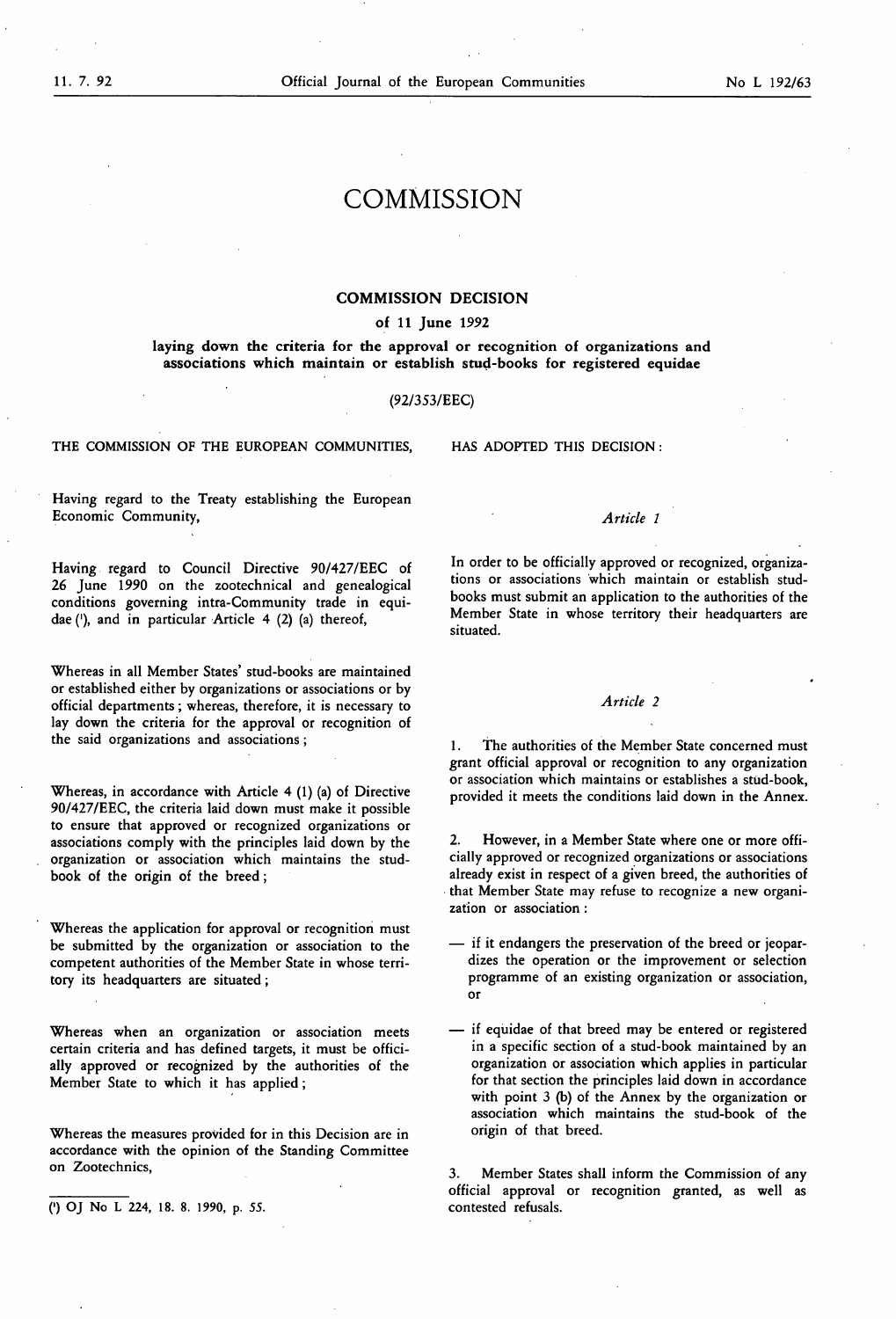4. Where an organization or association in a Member State is refused official approval or recognition, the reasons for the refusal must be communicated in writing to the association or organization.

# Article J

The authorities of the Member State in question shall withdraw official approval or recognition from any organization or association which maintains a stud-book if it no longer consistently meets the conditions laid down in the Annex.

## Article 4

This Decision is addressed to the Member States.

Done at Brussels, 11 June 1992.

For the Commission Ray MAC SHARRY Member of the Commission